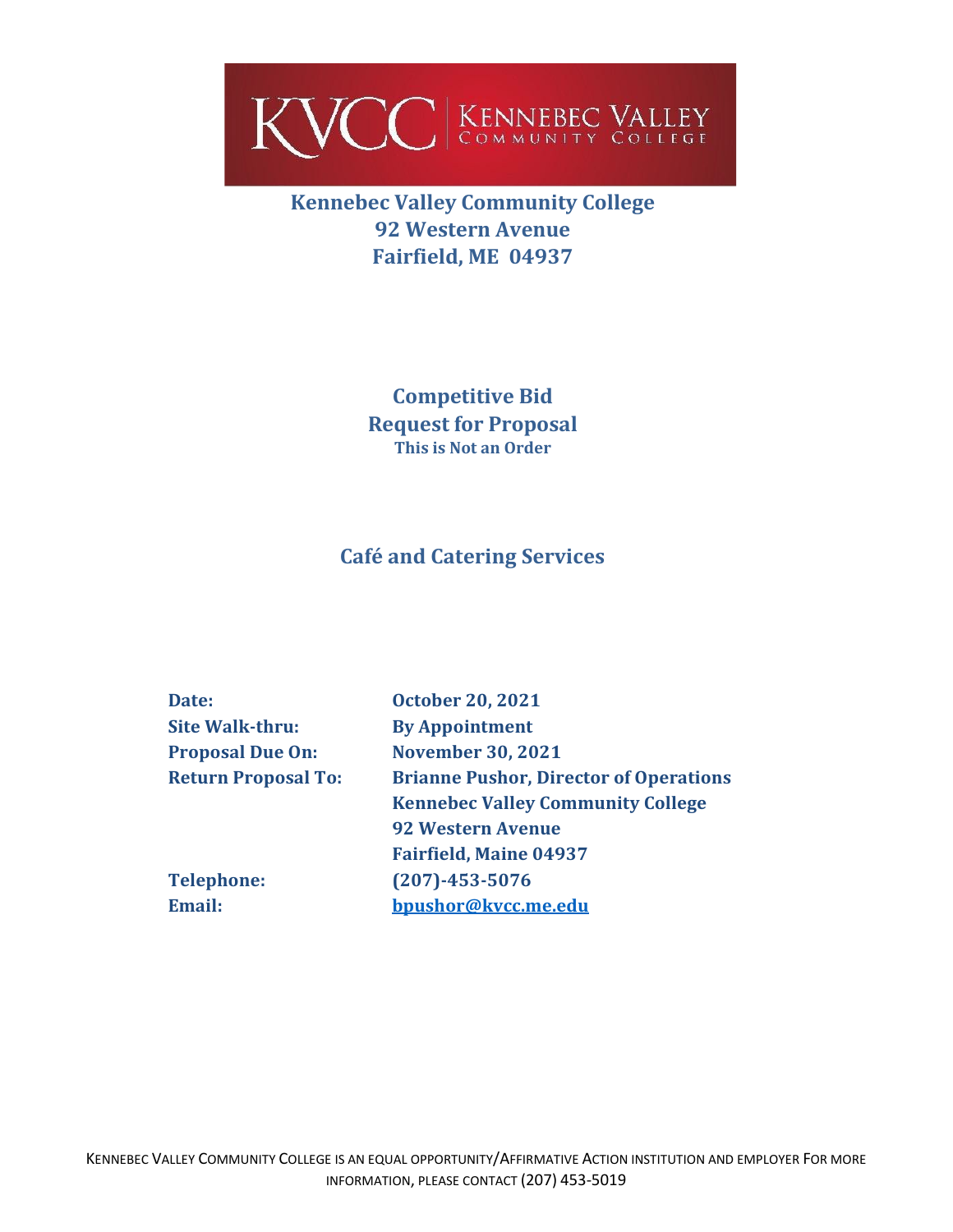# **Competitive Bid Request for Proposal**

Café and Catering Services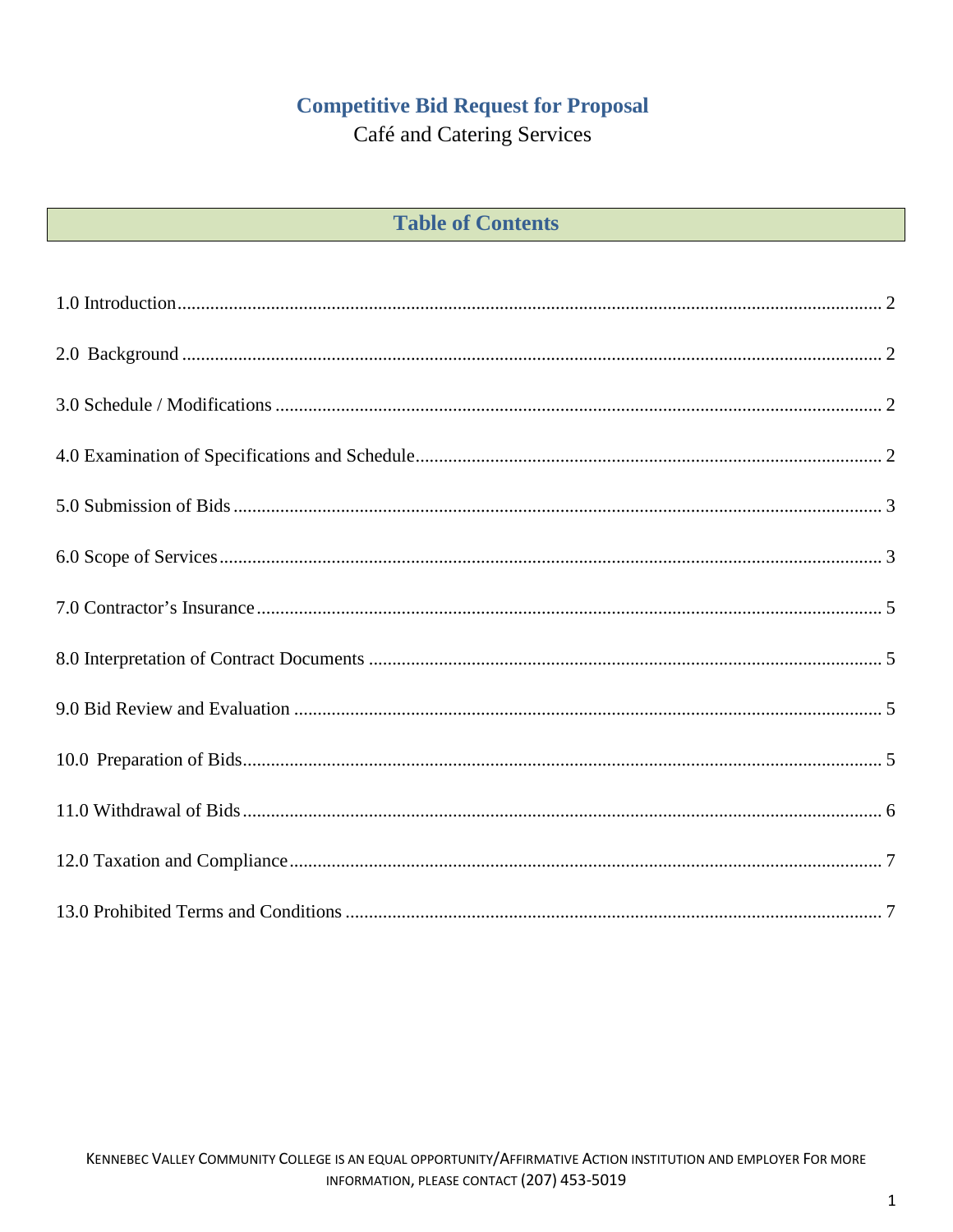

# **Competitive Bid Request for Proposal Café and Catering Services**

## <span id="page-2-0"></span>**1.0 Introduction**

*Kennebec Valley Community College (KVCC) is soliciting proposals for a qualified food service provider/operator to provide food services for the Fairfield Campus in Fairfield, Maine.*

A detailed explanation of the scope and specifications is contained in **Section 6.0, Scope of Services**. Preference will be given to the proposals conforming to the specifications provided; however, alternate recommendations may be considered. If a vendor chooses to make inquiries on the specifications provided, the rules set forth in **Section 8.0, Interpretation of Contract Documents**, apply. KVCC reserves the right to accept or reject any or all of the proposals received, in part or in whole.

#### <span id="page-2-1"></span>**2.0 Background**

Kennebec Valley Community College is a comprehensive community college offering technical, career, and transfer education in addition to customized training for businesses and industries in Kennebec, Somerset, Waldo and Knox Counties. The College is located on two campuses in mid-Maine. Its 70-acre main campus in Fairfield, Maine is reached by taking Exit 132 off Interstate 95. The 600-acre Harold Alfond Campus is located seven miles north of the Fairfield campus on U.S. Route 201 in Hinckley, Maine.

#### <span id="page-2-2"></span>**3.0 Schedule / Modifications**

| <b>Description</b>            | Day/Date          | <b>Time</b>    |
|-------------------------------|-------------------|----------------|
| RFP Issued                    | October 20, 2021  |                |
| Site Walkthrough              | By Appointment    |                |
| Proposals Due On              | November 30, 2021 | $3:00$ P.M. ET |
| Award Decision & Notification | December 13, 2021 |                |

#### <span id="page-2-3"></span>**4.0 Examination of Specifications and Schedule**

Each bidder or authorized agent is expected to examine the bid specifications, contract documents and all other instructions pertaining to this RFP. Failure to do so will be at the bidder's own risk, and the bidder cannot secure relief on the plea of error in the bid. KVCC reserves the right to accept or reject any and all bids in part or in whole.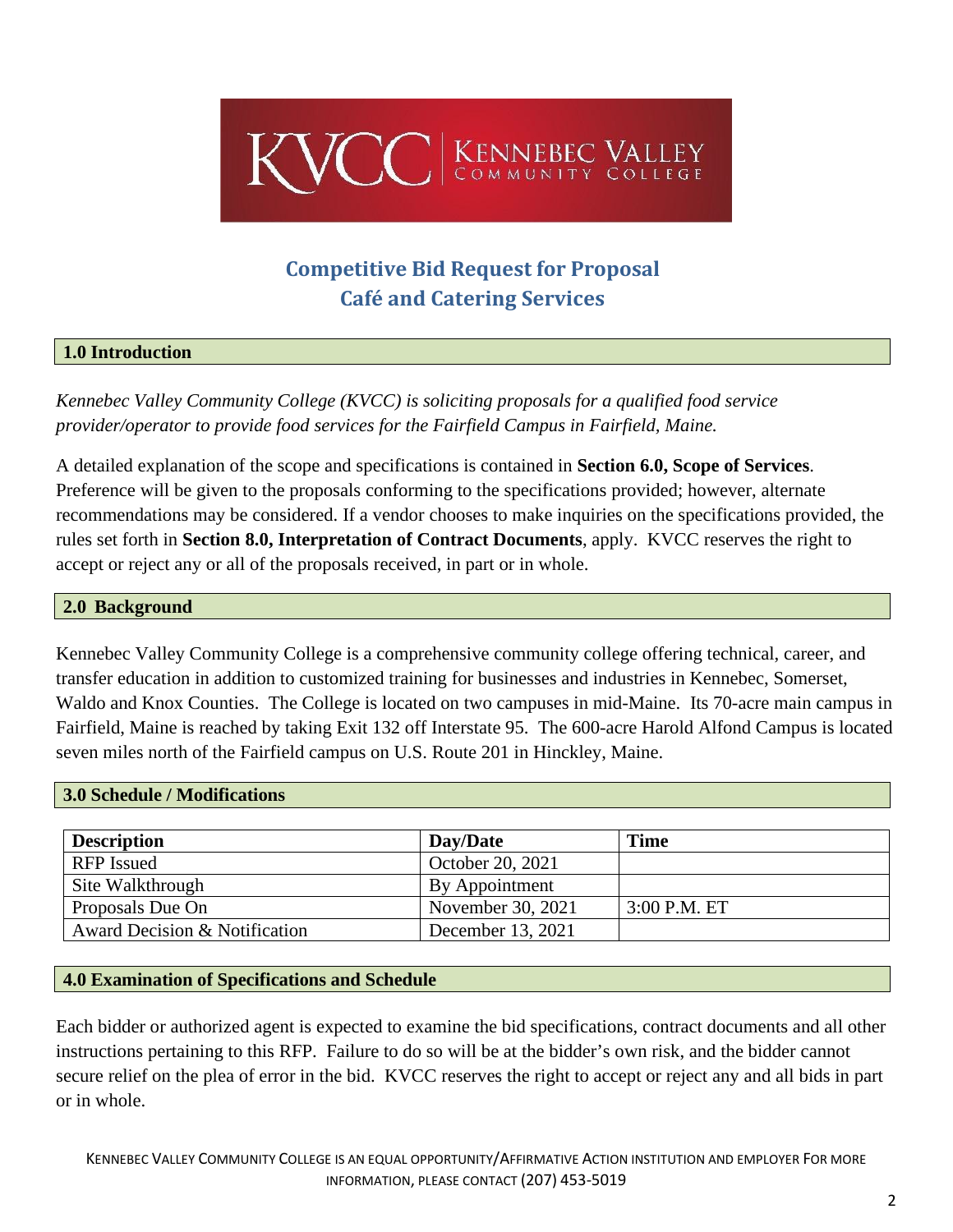## <span id="page-3-0"></span>**5.0 Submission of Bids**

The Proposal, which must be signed by a person having proper authority to legally obligate the offering company, along with any additional supporting material, **must be received no later than November 30, 2021 by 3:00 P.M. (ET)**.

All proposals are to be marked "Café and Catering Services" and mailed to:

Brianne Pushor Director of Operations Kennebec Valley Community College 92 Western Avenue Fairfield, ME 04937

Proposals may also be e-mailed to: **bpushor@kvcc.me.edu**, with the subject line "Café and Catering Services"

## <span id="page-3-1"></span>**6.0 Scope of Services**

The Scope of Services set forth in this Request for Proposal (RFP) represents an outline of the services the College anticipates the successful proposer to perform and is presented for the primary purpose of allowing the College to compare proposals. The precise scope of services shall be negotiated between the College and the successful Proposer.

## 6.1 Scope

Supply and delivery of high quality food services that are consistent with the College's emphasis on excellence in its academic programs and as an organization that provides facilities rentals to community partners.

## 6.2 Specifications

The following specifications are minimum acceptable requirements. Any specific reference to manufacturer(s) and/or catalog/model/stock numbers provided is to establish the design, type of construction, quality, functional capability and performance level desired. The bidder may offer an alternate product believed to be an equal. Any alternate product(s) bid must be clearly identified by manufacturer and catalog, model or stock number. Adequate detailed specifications of the product offered must be included with your bid to establish equivalency and to ensure that the product being bid meets all specifications:

- a. Contract Term
	- 1. KVCC seeks to enter into a contract effective January 1, 2022, with an expected length of three to five years. The contract may be extended on a year-to-year basis as agreed by the parties. The contract can be terminated by either party (except for the provision for operator replacement) in writing at least one full semester in advance.
- b. Space, Equipment, and Maintenance
	- 1. The Food service vendor will be responsible for the cleaning and maintenance of the kitchen and dining room. The maintenance of all equipment will be the responsibility of the vendor. The vendor will be responsible for the daily cleaning  $\&$  sanitization of café tables, chairs and

KENNEBEC VALLEY COMMUNITY COLLEGE IS AN EQUAL OPPORTUNITY/AFFIRMATIVE ACTION INSTITUTION AND EMPLOYER FOR MORE INFORMATION, PLEASE CONTACT (207) 453-5019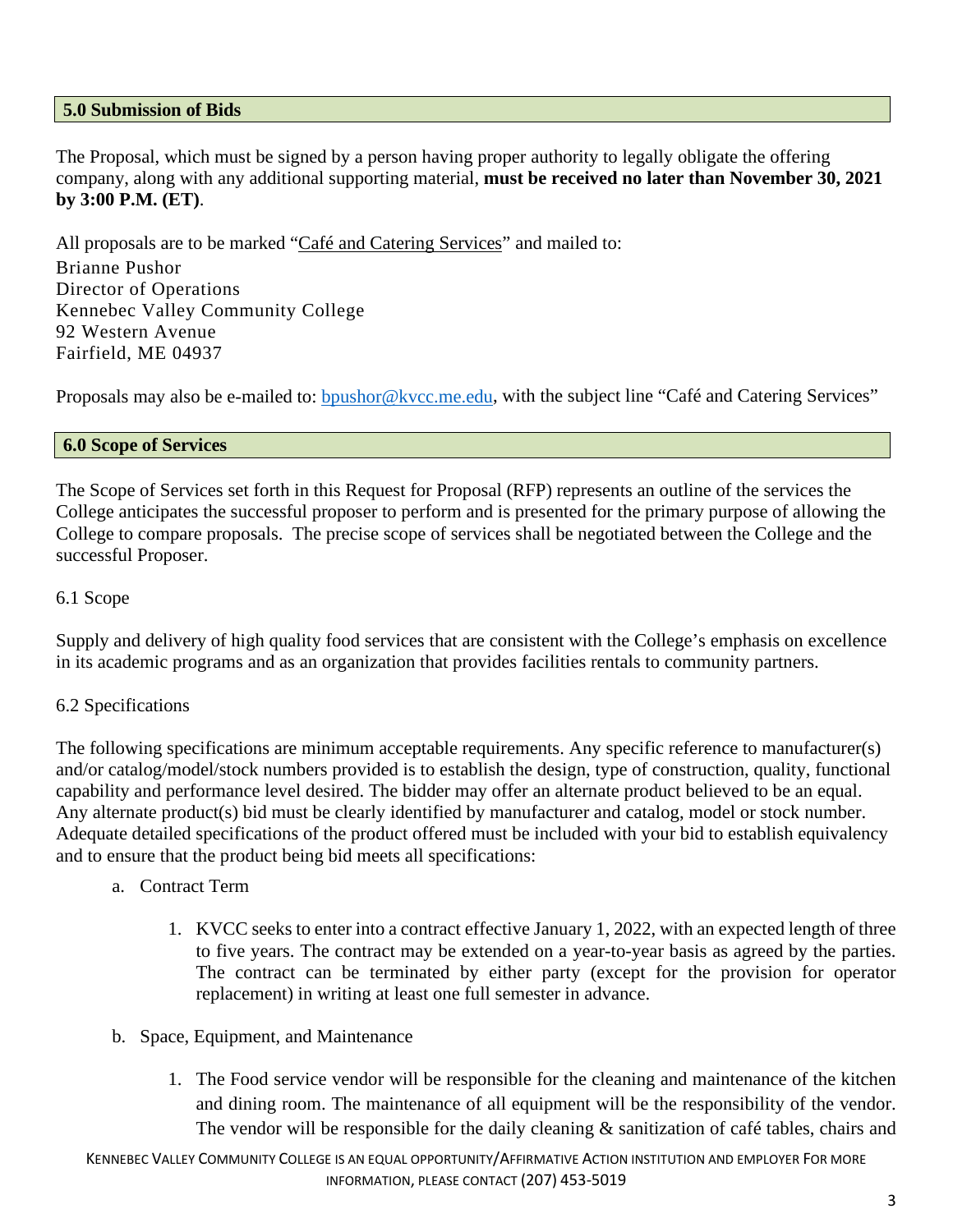furnishing in the seating areas, and kitchen/cooking area.

- c. Rent, Sale Proceeds, Pricing and Menu
	- 1. No rent will be charged to the vendor.
	- 2. All sales revenue from the operation of the Café belongs to the vendor.
	- 3. The College will require an annual report consisting of a Statement of Revenue for each given year which will be due for submission to the Dean of Finance and Administration by July 15th of each year ending June 30.
	- 4. Price and menu selection shall be kept affordable to maximize student sales and have the approval of the Dean of Finance & Administration prior to the start of each academic year.
	- 5. There must be a breakfast menu with hot and cold foods. There must be a sandwich service and salad service, grilled items, French fries, pizza and grab-&-go items or café items (coffee, soft drinks, sandwiches, packaged salads, muffins, cookies, etc.).
- d. Hours of Operation
	- 1. Hours of operation would be not less than Monday through Friday from 7:30 AM to 2:00 PM. In addition, KVCC may seek to extend service hours into the evening (between 5:00 PM and 8:30 PM) to accommodate students and faculty who are on campus during those times. During such extended hours, cold or "grab and go" food only could be served. Hours of operation shall be negotiable with approval of the Dean of Finance and Administration.
	- 2. Dates of operation at a minimum will coincide with the academic calendar to ensure food service availability to the College community and may be adjusted when classes are not in session.
- e. Catering for College-Sponsored, or Third Party, Events
	- 1. The College regularly hosts functions on its two campuses that benefit from catering services. The vendor will be given first refusal to provide catering for these various events.
- f. Operator Qualifications

The Café Operator is the person or persons who will handle the daily operation of the Café. The Café Operator must:

- 1. Have a minimum of five (5) years of experience in similar restaurant management and cooking.
- 2. Provide staffing during peak Café use periods.
- 3. Satisfy a criminal history, financial records, and related background check.
- 4. Comply with all laws, ordinances, rules, and regulations of any Federal, State, County or local bureau or department applicable to said food services, the service of meals therein and the administration of food service personnel. The Café Operator shall also abide by the College's Safety Policies and Procedures.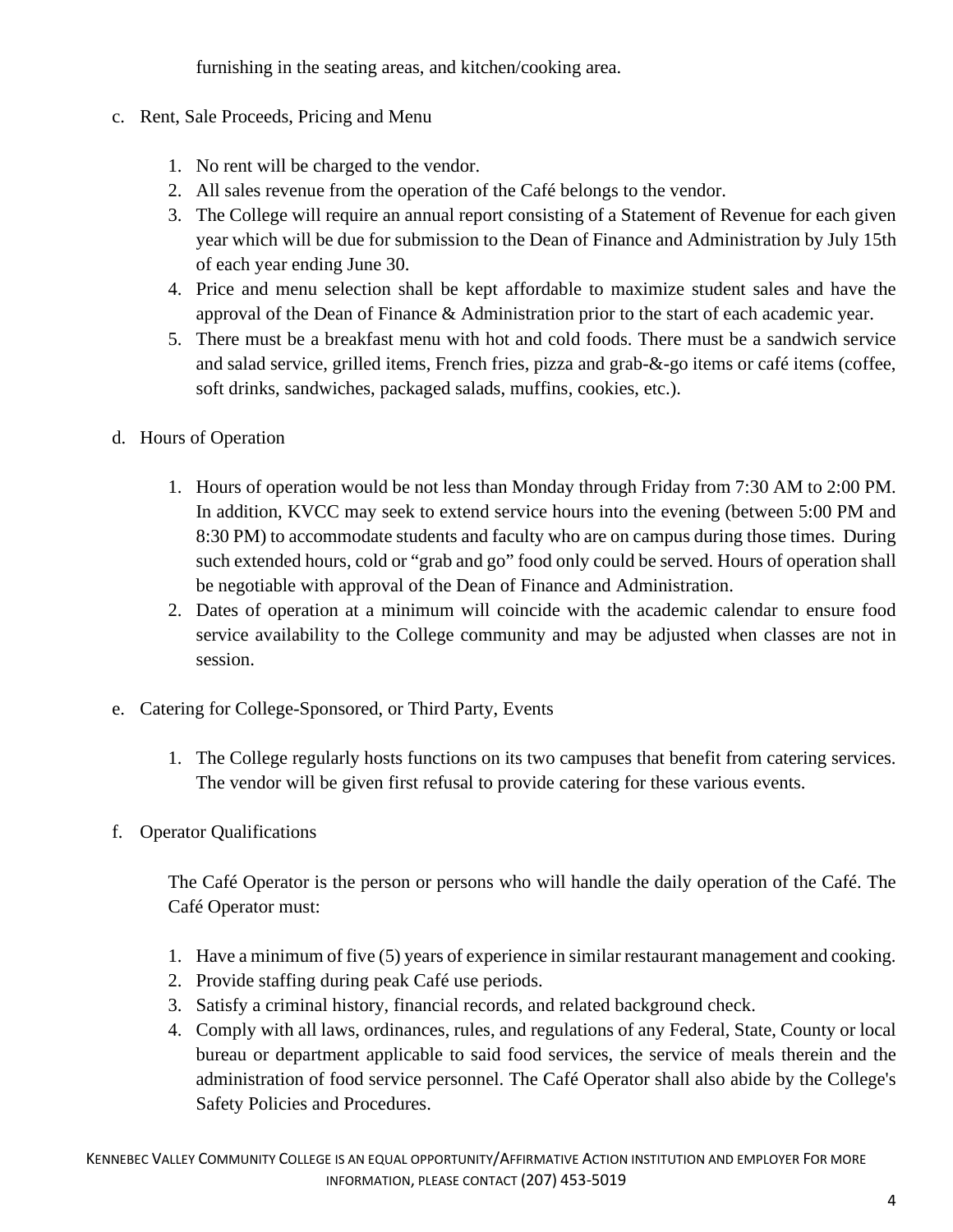5. Secure and retain all appropriate or required food service licenses or approvals and be willing upon request to obtain a liquor license for use in the catering service.

### <span id="page-5-0"></span>**7.0 Contractor's Insurance**

<span id="page-5-1"></span>The Contractor shall maintain throughout the term of the agreement general liability insurance to insure against all claims of bodily injury or death, and property damage, arising out of work performed under this agreement. Such insurance shall provide coverage in an amount not less than \$1,000,000 per occurrence and shall list KVCC as an added insured Contractor shall also maintain worker's compensation insurance in amounts required by state law.

## **8.0 Interpretation of Contract Documents**

No oral interpretation will be provided to any bidder as to the meaning of the specifications or other contract documents. Every request for such interpretation shall be made in writing at least three (3) or more days before the proposal due date and submitted to:

Brianne Pushor, Director of Operations Café and Catering Services Kennebec Valley Community College 92 Western Avenue Fairfield, ME 04937

or via email at [bpushor@kvcc.me.edu](mailto:bpushor@kvcc.me.edu)

Any interpretation made to a bidder will be issued in the form of an addendum to the contract/bid documents which, if issued, shall be sent as promptly as practicable to all persons to whom the specifications have been issued. All such addenda shall become part of the contract/bid documents.

#### <span id="page-5-2"></span>**9.0 Bid Review and Evaluation**

The College reserves the right to reject all proposals, to waive any informalities and technicalities, and to solicit and re-advertise for new proposals, or to abandon the project in its entirety. The College reserves the right to make the award to that proposer who, in the opinion of the College, will be in the best interest of and/or the most advantageous to the College.

Evaluation Method

- a. Technical ability to meet the outlined specifications
- b. Specification match and variations
- c. Added value features of proposal
- d. Past performance and references

#### <span id="page-5-3"></span>**10.0 Preparation of Bids**

KVCC seeks the proposal that meets the specifications noted in this RFP. KVCC will review all proposals. The bidder shall include with the proposal any terms and conditions specific to their proposal.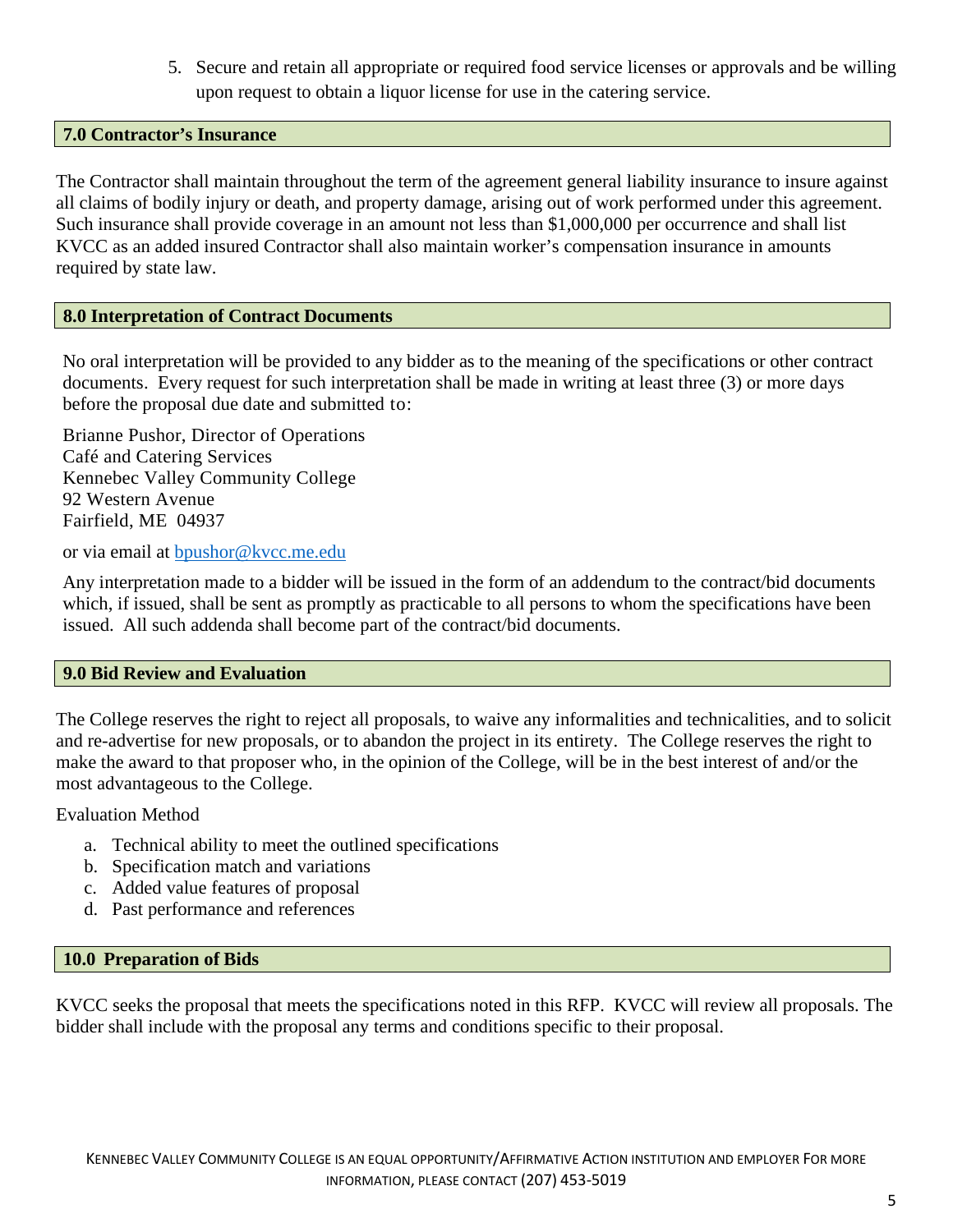Each valid proposal shall include:

## <span id="page-6-0"></span>**Part A**

**Narrative,** with concrete examples, of how the organization has addressed the requirements listed in **Section 6.0, Scope of Services**. Please respond in the order of listing and limit your answers to no more than one page per item, double spaced, 12 pitch.

## **Part B**

**Bidder's Qualifications,** including but not limited to:

- a. Operator resume
- b. A copy of business license
- c. A copy of the business's current Certificate of Insurance.
- d. Mission and purpose statement
- e. Most recent annual report
- f. Ownership, years in business, experience in higher education; and
- g. List of colleges and universities served with the client contact name, title, institution, address, telephone, email, and years served.

## **Part C**

## **Financial Information**

- a. Audited financial statements for the most recent two fiscal years.
- b. Evidence of adequate financial resources to purchase inventory and equipment, and to employ adequate staff.
- c. Sample Monthly accounting statements providing for full disclosure to the College.
- d. Proposed cost structure for student meals and for catering and method for establishing each.
- e. A timeline for preparing to operate the Cafe to enable it to open with a full menu by January 10, 2022.

## **Part D**

## **Administration and Operations**

- a. Organizational chart of national, regional, and local management structure. Include all names and titles. Detail the normal pattern and frequency of site visits by each person listed.
- b. Names and resumes of individuals you propose as Manager/Director and the district manager of the College Dining Program.
- c. Organizational chart for the operation. A breakdown of staffing proposed for the account including schedule of labor hours, staff type (management, nonmanagement, and student) and wage / salary rates.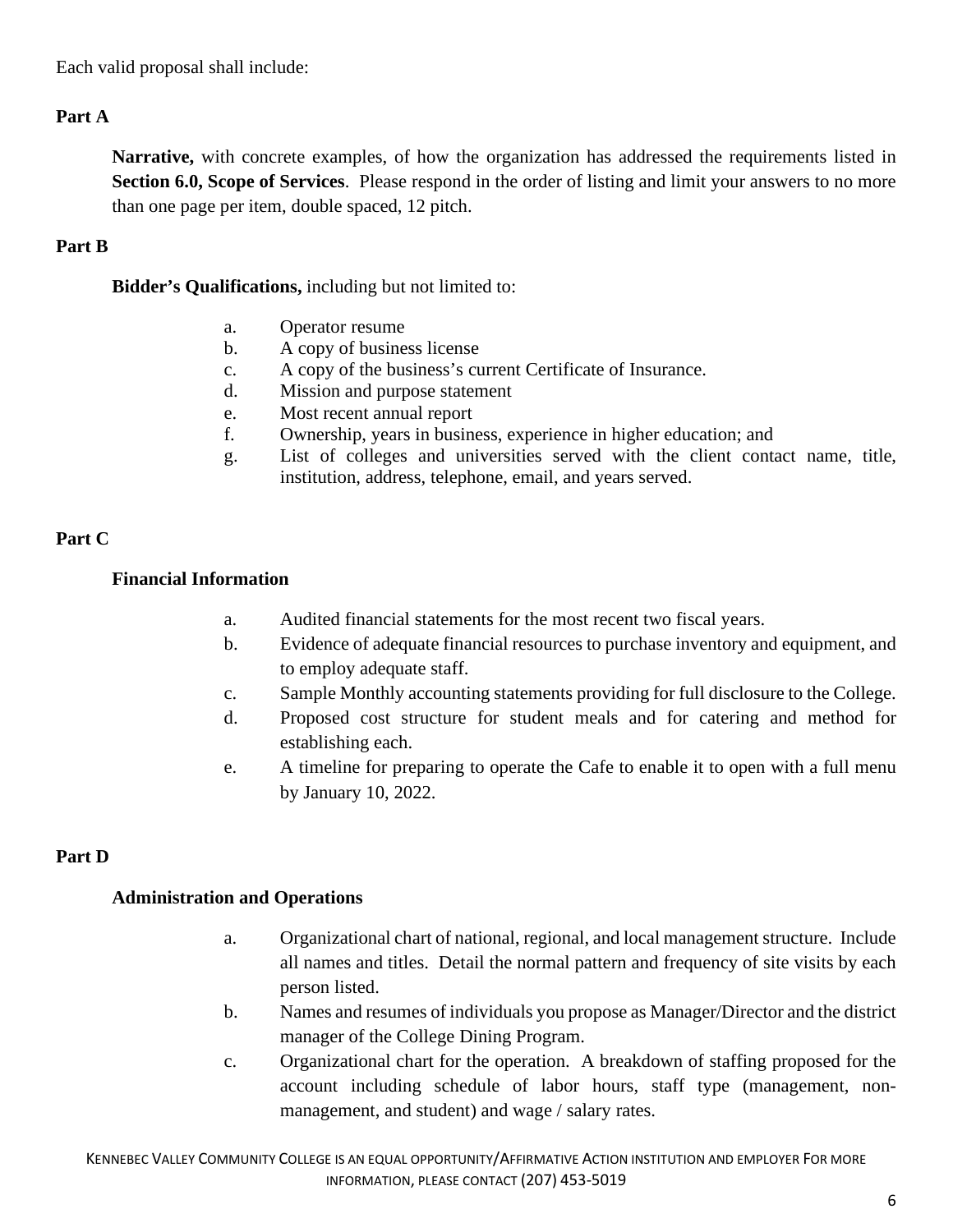d. Description of employee training, including new employee orientation, hiring processes, and in-service workshops. Include fringe benefits package, affirmative action and equal opportunity policies, and a copy of any other employee agreements.

## **Part E**

## **Marketing and promotion**

- a. Sample board menus. Include description of your menu cycles, number and type of special services for students.
- b. Example of your catering menu with prices and portions.
- c. Pictures and examples of the range of activities provided under other contracts.
- d. Marketing plan identifying how the operator will inform students and employees of the regular services and daily specials.

#### **Part F**

#### **References**

a. Provide at least three solicited and unsolicited letters of reference about the effectiveness and integrity of your work.

#### **11.0 Withdrawal of Bids**

All proposals must be valid for at least thirty (30) days after the proposal due date, after which time proposals shall expire unless the proposer had been notified and agrees to an extension.

KVCC reserves the right to modify or withdraw this invitation, to reject any or all proposals, and to terminate any subsequent negotiations at any time. KVCC also reserves the right to choose the proposal that best meets the needs of its facility and training programs.

#### <span id="page-7-0"></span>**12.0 Taxation and Compliance**

Maine Community College System d/b/a Kennebec Valley Community College is an educational institution organized under the laws of the State of Maine and so its purchase of goods is exempt from state, federal, and local sales and use taxes. The successful bidder agrees to comply with all applicable federal, state and local statutes, laws, codes, rules, regulations, ordinances and orders in the performance of the Contract.

## <span id="page-7-1"></span>**13.0 Prohibited Terms and Conditions**

## **NOTICE TO VENDORS AND BIDDERS: STANDARD TERMS AND CONDITIONS APPLICABLE TO ALL MCCS CONTRACTS**

The following standard contracting terms and conditions are incorporated and shall become a part of any final contract that will be awarded by any college or other operating unit of the Maine Community College System (collectively "MCCS"). These terms and conditions derive from the public nature and limited resources of the MCCS. **MCCS DOES NOT AGREE TO:**